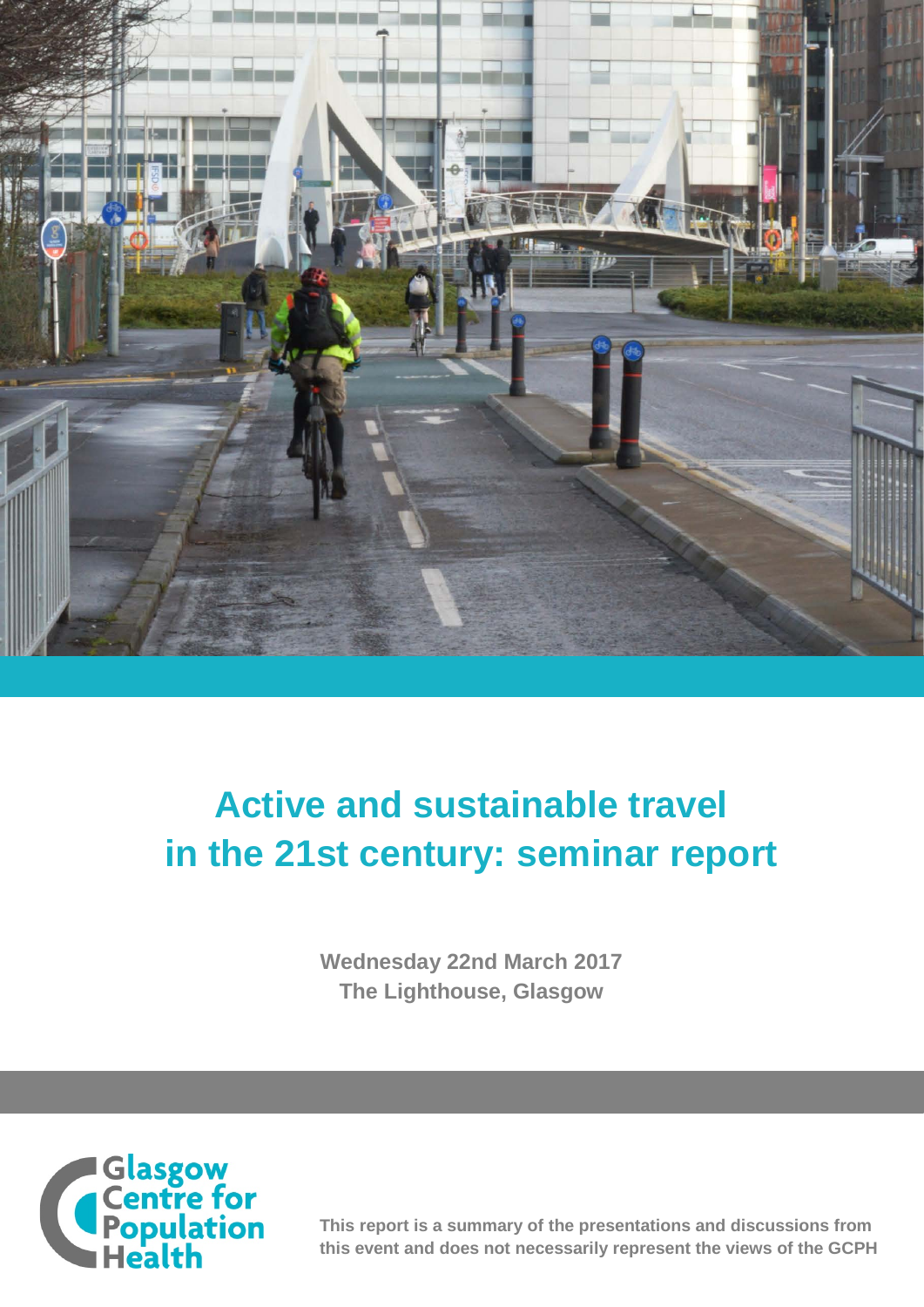# **Introduction**

This seminar was the latest in a series of events held as part of GCPH's active travel research programme over the last seven years. The event began with a look back at how people got to work in Glasgow 80 years ago via a film, *[Glasgow Gets to Work](http://player.bfi.org.uk/film/watch-glasgow-gets-to-work-1935/)  [1935](http://player.bfi.org.uk/film/watch-glasgow-gets-to-work-1935/)*.

Bruce Whyte (Chair) welcomed people to the event. In introducing the programme, Bruce explained that the seminar was being held to present new findings on cycling trends in Glasgow, to reflect on the findings and recommendations from the GCPH synthesis of active travel in Glasgow and to focus on the wider sustainability agenda, including air pollution and environmental justice. Commenting on how active travel relates to wider inequalities, Bruce noted that how much we invest in active travel, improving air quality and related areas might be useful metrics for assessing how inclusive our society is.

Bruce encouraged attendees to discuss not only what priorities we should be pursuing to encourage active and sustainable travel in our towns and cities, but what else we should be seeking to change, and also to make the connections with related issues such as improving air quality, reducing carbon emissions, increasing physical activity, reducing obesity, challenging car dependency, and addressing health inequality. He stressed that the seminar was a way of influencing the next phase of our sustainable travel research programme and that the GCPH was keen to gather views at the event.

# **Presentation 1: New analyses of cycling in Glasgow**

Karen Macpherson, NHS Health Improvement Scotland

Karen described the findings of four different analytical studies:

- 1. Cycle journeys on the Anderston-Argyle Street footbridge (part of the West City Way)
- 2. Cycle journeys on the South West City Way
- 3. Glasgow's public cycle hire scheme usage between July 2014 and July 2016
- 4. Travel to school in Glasgow results of the 'Hands Up' survey

These analyses suggest that cycle use is increasing on the new city cycle ways and that usage of Glasgow's bike hire scheme continues to increase. In terms of school children cycling, there has been a growth in primary school children cycling to school but further work is required to increase the numbers of secondary school pupils cycling to school.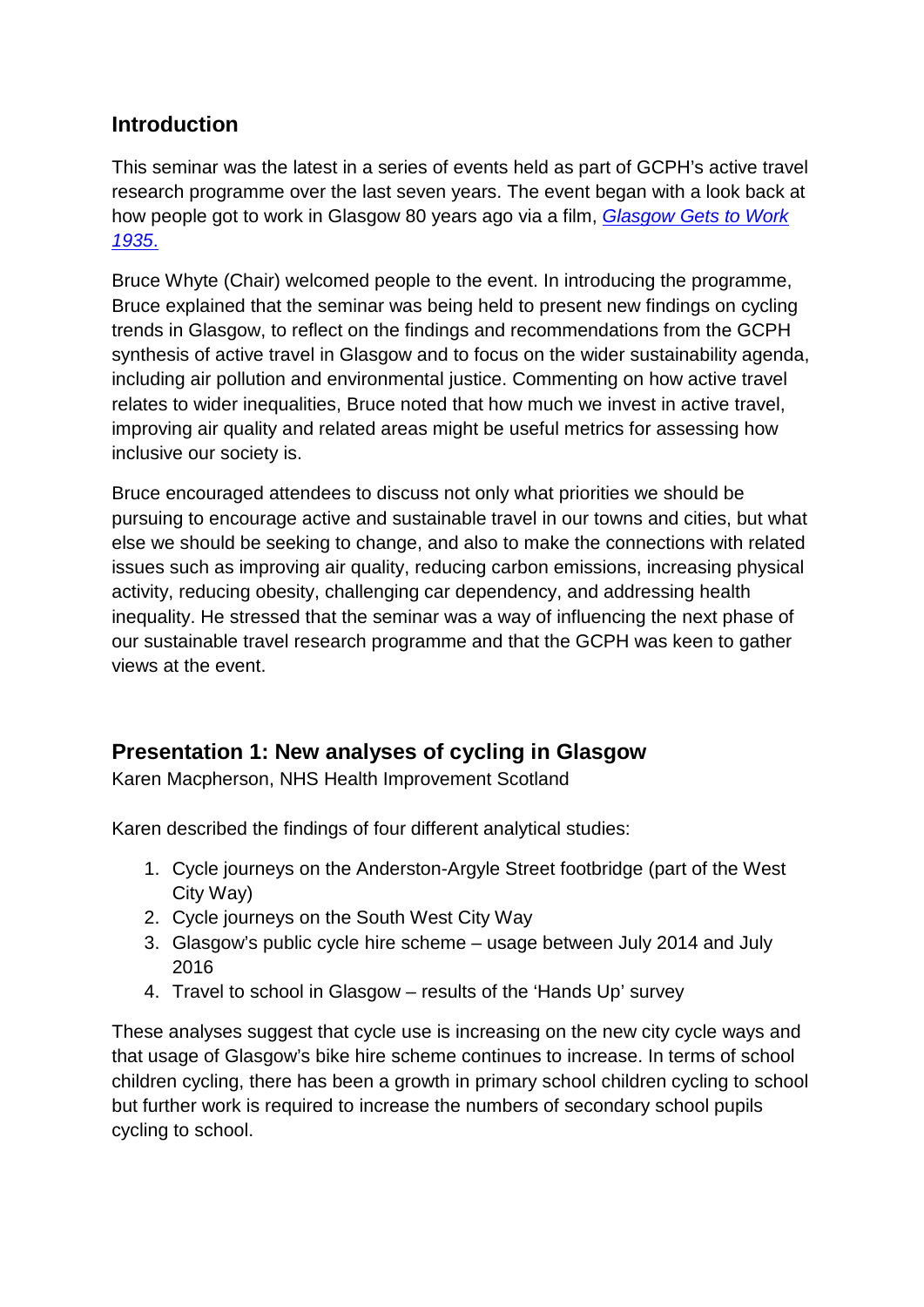Karen recommended that monitoring use of the cycle ways should be continued over a longer period of time. In addition, qualitative research conducted with users and non-users of the bike hire scheme would be useful to gather views and perspectives of the scheme, and to find out more about the reasons for journeys being made and the routes taken. Karen also suggested that working with individual schools might help to better understand what is influencing higher levels of cycling in specific schools and that such learning could be helpful for other schools.

The slides from Karen's talk can be accessed here: **New [analyses](http://www.gcph.co.uk/assets/0000/6100/Karen_MacPherson_Active_Travel.pdf) of cycling in [Glasgow.](http://www.gcph.co.uk/assets/0000/6100/Karen_MacPherson_Active_Travel.pdf)**

The studies that Karen reported on can be accessed through the [active travel pages](http://www.gcph.co.uk/latest/news/703_new_analyses_of_cycling_in_glasgow)  [of the GCPH website.](http://www.gcph.co.uk/latest/news/703_new_analyses_of_cycling_in_glasgow)

### **Presentation 2: Reflections on our learning: transport, active travel and inequalities**

Jill Muirie, Glasgow Centre for Population Health

Jill began by presenting key transport trends in a Scottish and local context, pointing out the growing dominance of car use and illustrating inequalities relating to transport; showing, for example, that car commuting is strongly associated with household income, while pedestrian casualty rates are highest in the most deprived communities.

Safety, traffic speed, infrastructure and urban design, convenience, time efficiency and cost, and culture and social norms all influence transport choices. Jill also focused on the transport needs of more disadvantaged communities and discussed how people in financial difficulties maybe being increasingly forced into owning a car to keep or find a job in the face of limited public transport options.

How might levels of active travel be increased? Jill highlighted the need for: strong leadership, improved co-ordination and a shift in investment; innovative and progressive urban planning; integrated infrastructure; and changes in culture and behaviour. In conclusion, Jill outlined possible future research, including research to better understand changes in bus use and in car ownership, learning from other UK cities where promising developments have been seen, and thinking about how we can encourage more children to walk to school in Glasgow.

The slides from Jill's talk can be accessed here: [Reflections](http://www.gcph.co.uk/assets/0000/6101/Jill_Muirie_Active_Travel.pdf) on our learning: transport, active travel and [inequalities](http://www.gcph.co.uk/assets/0000/6101/Jill_Muirie_Active_Travel.pdf)

The synthesis report on which Jill's talk was based can be accessed through [the](http://www.gcph.co.uk/work_themes/theme_2_urban_health/active_sustainable_travel/synthesis)  [active travel pages of the GCPH website.](http://www.gcph.co.uk/work_themes/theme_2_urban_health/active_sustainable_travel/synthesis)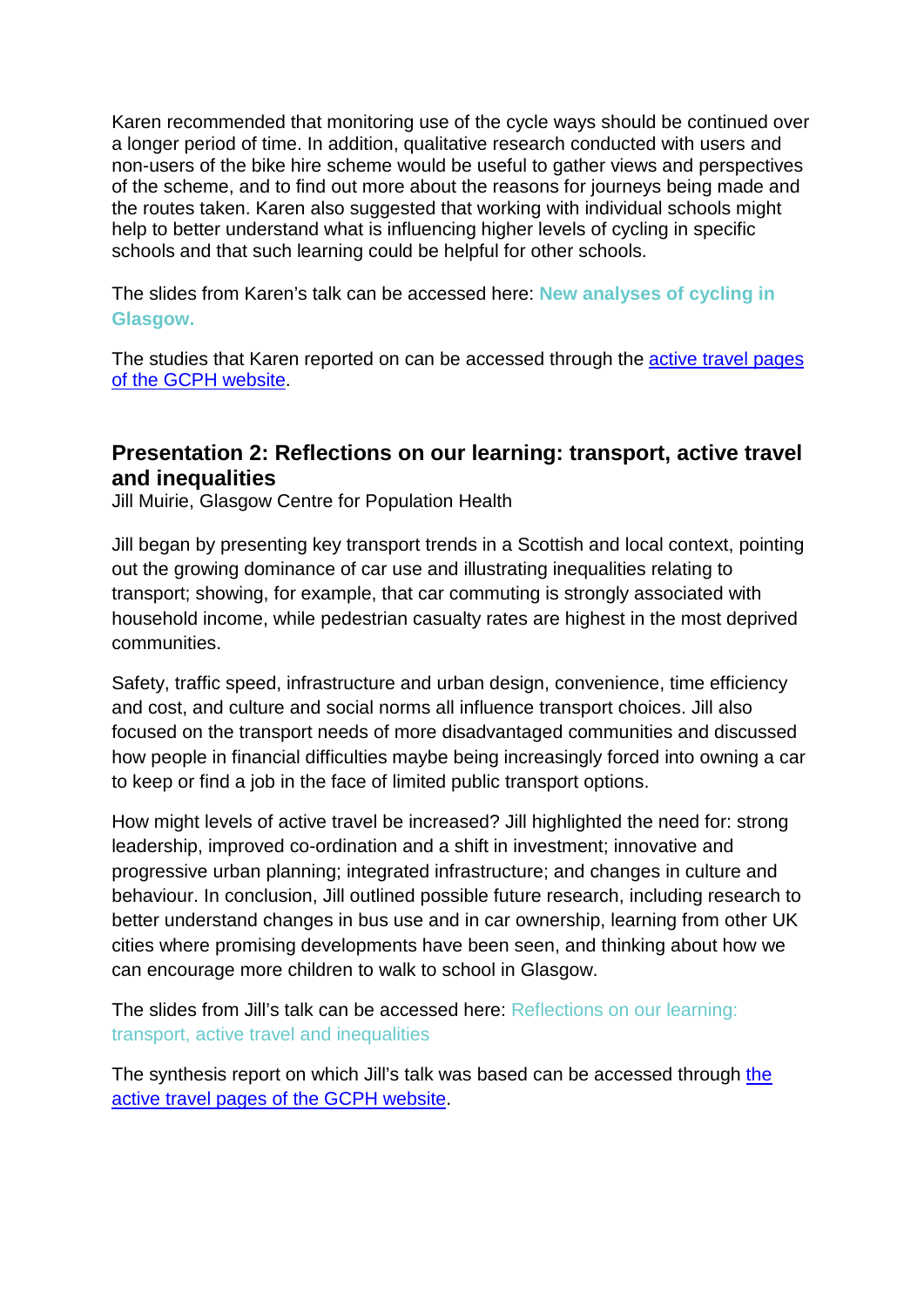## **Presentation 3: Clean air as environmental justice**

Emilia Hanna, Friends of the Earth Scotland

Emilia began by highlighting Article 13 of the European Ambient Air Quality Directive 2008/50/EC which states that in respect of nitrogen dioxide emissions, the annual mean limit of 40ug/m<sup>3</sup> should not have been exceeded since January 2010. Nine streets across Scotland were identified where this limit had been breached in 2016, with the highest recorded level of  $NO<sub>2</sub>$  being in Hope Street in Glasgow. Air pollution plays a role in many of the major health challenges of our day, and has been linked to: cancer; asthma; stroke and heart disease; diabetes; obesity; and changes linked to dementia.

Turning to public transport, Emilia noted that congestion caused by cars was having a detrimental effect on bus services and that concerns about too many cars, traffic speed and pollution levels were putting people off walking and cycling. Car use has an instrumental role in contributing to health and excess inequalities.

Emilia gave examples of positive action being taken. In Nottingham, a parking levy was being reinvested in public transport, while in London, congestion charging has reduced congestion and boosted bus use. Examples of positive action from other cities were cited, such as Copenhagen, Seville and Edinburgh and the operation of Jersey's bus franchise model was highlighted, which has cut costs and led to increased bus use.

The slides from Emilia's talk can be accessed here: [Clean Air as Environmental Justice](http://www.gcph.co.uk/assets/0000/6098/Emilia_Hanna_Active_Travel.pdf)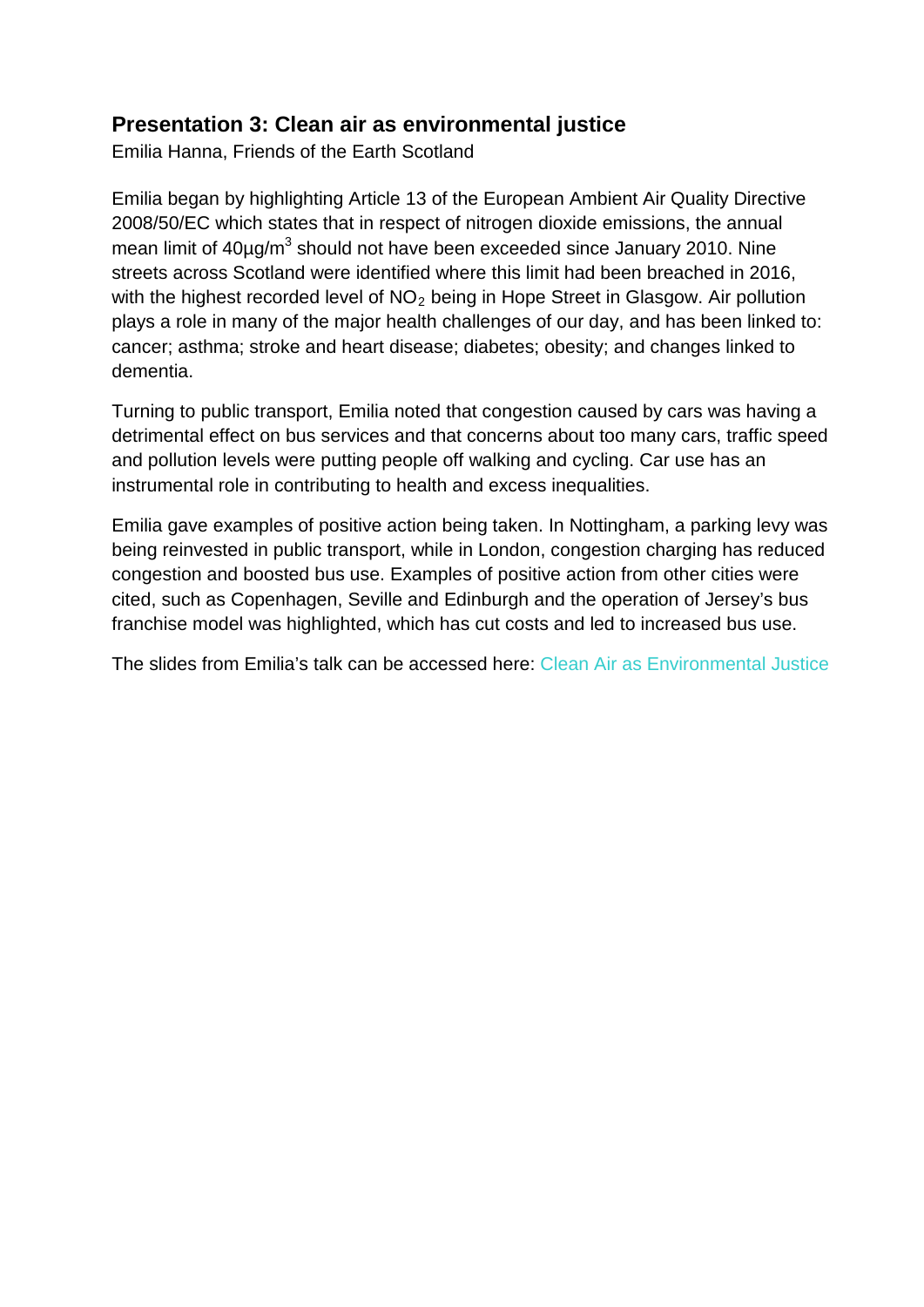# **Table discussions and plenary feedback**

Following the break, there were table discussions and feedback was given in a plenary. These discussions were structured around four questions (see below). Delegates also provided written feedback on these questions. The main points that were made are summarised under each question.

(Please note that these questions were posed as generic questions and

![](_page_4_Picture_3.jpeg)

were not aimed at defining GCPH's role in finding solutions or taking things forward. An exception to this is the final question which did ask for suggestions for future topics to focus on as part of GCPH's sustainable travel research programme.)

# **From what you've heard today, what developments are you pleased to see happening?**

People were positive about the success (and affordability) of the cycle hire scheme and increasing use of the 'city ways', including segregated cycle routes. People were pleased that inequalities were being recognised and that the social benefits of active travel were being recognised. Current and future investment in infrastructure was mentioned, and the need for infrastructure in schools to increase cycling. More holistic planning and place-making, partnership working and collaboration and 'agreement on what needs to change' were all cited.

# **What are the priorities to encourage active and sustainable travel in our towns and cities?**

There was support for reduced speed limits, and 20mph in particular.

Support for cycling was evident in terms of building / expanding cycle hire schemes, providing budget allocation to provide separated cycle lanes on main radial routes into towns and cities and better cycle storage provision at train stations and bus stations.

Connecting and integrating infrastructure, and showing the impact of infrastructure.

There was support for controlling parking through a range of approaches.

Children and schools were seen as an important focus. How do we encourage more independent and active travel by secondary pupils? There was the suggestion that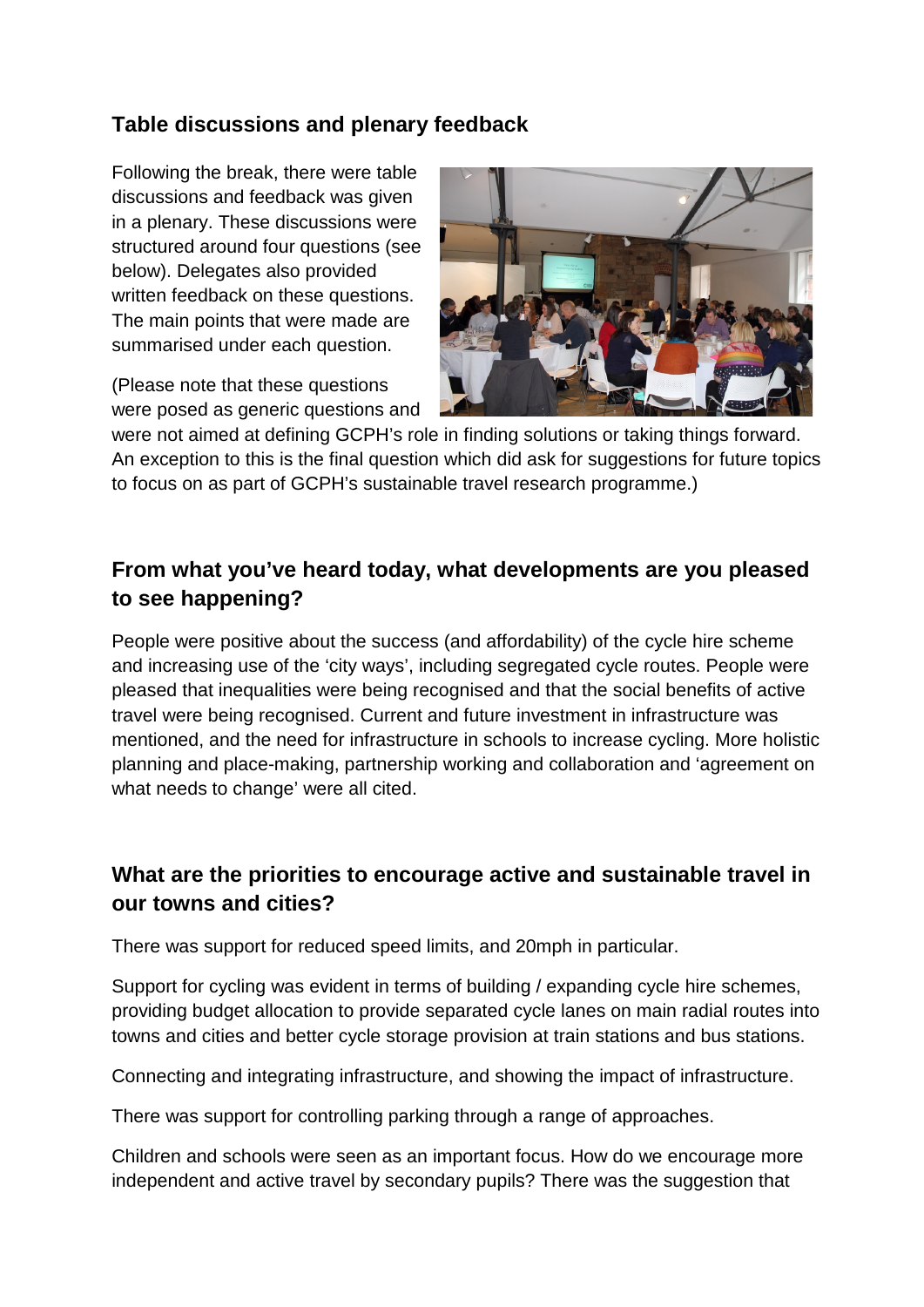there should be 'exclusion' zones around all primary and nursery schools in the periods before the schools open and after they close.

Strong leadership and maintaining consistent political will was mentioned, as was integrating issues, policies and players into a blueprint and holding elected members to account. Decision-makers need to be fully aware of official government priorities on active travel and Transport Scotland should help make this happen.

Sustained financial commitment is needed. While all local authorities have active travel plans and (probably) schemes identified, funding is the issue. There needs to be influence on transport budgets in order that an adequate share is devoted to active travel e.g. 10% of transport budget or equivalent.

Other ideas included:

▪ Changing HMRC rules on mileage to stop encouraging car use at work.

▪ Improving bus services to provide much better access for all and emphasising multimodal transport.

▪ A holistic approach across Scotland to develop active travel infrastructure in towns and cities with an identified funding stream to procure the resources.

#### **What should we be seeking to change?**

There was a strong focus on changing spending decisions and budgets. It was suggested that the financial investment target for active travel should be £10 per person instead of a percentage of the transport budget. The process of budget allocation needs to change and the budget allocation needs to shift away from trunk roads to public transport and active travel. There was recognition that these changes would require shifts not just in money, but in staff mix and skills. Linked to this, it was suggested that a re-think of the allocation of resources at a national level was needed in order to analyse the Scottish transport budget on the basis of how each element of it does or does not contribute to public health, emissions, equalities, sustainable economic development, etc.

Transport policy areas need to be better integrated. A whole system approach is needed that recognises the importance of active travel to social cohesion and inequality. Transport options need to be included in high level development plans and planning legislation should ensure that new developments consider active travel.

Opinions and attitudes have to shift also. There is a need to change the perception of 'cyclists' as 'other' and that cycling is not a normal everyday travel option. Attitudes towards active travel need to become more positive as do attitudes to driving and car use. In this regard, the influence of the media is important and it would help to have more positive reports (on active travel).

We need to make it more difficult and more expensive to use a car. Suggestions of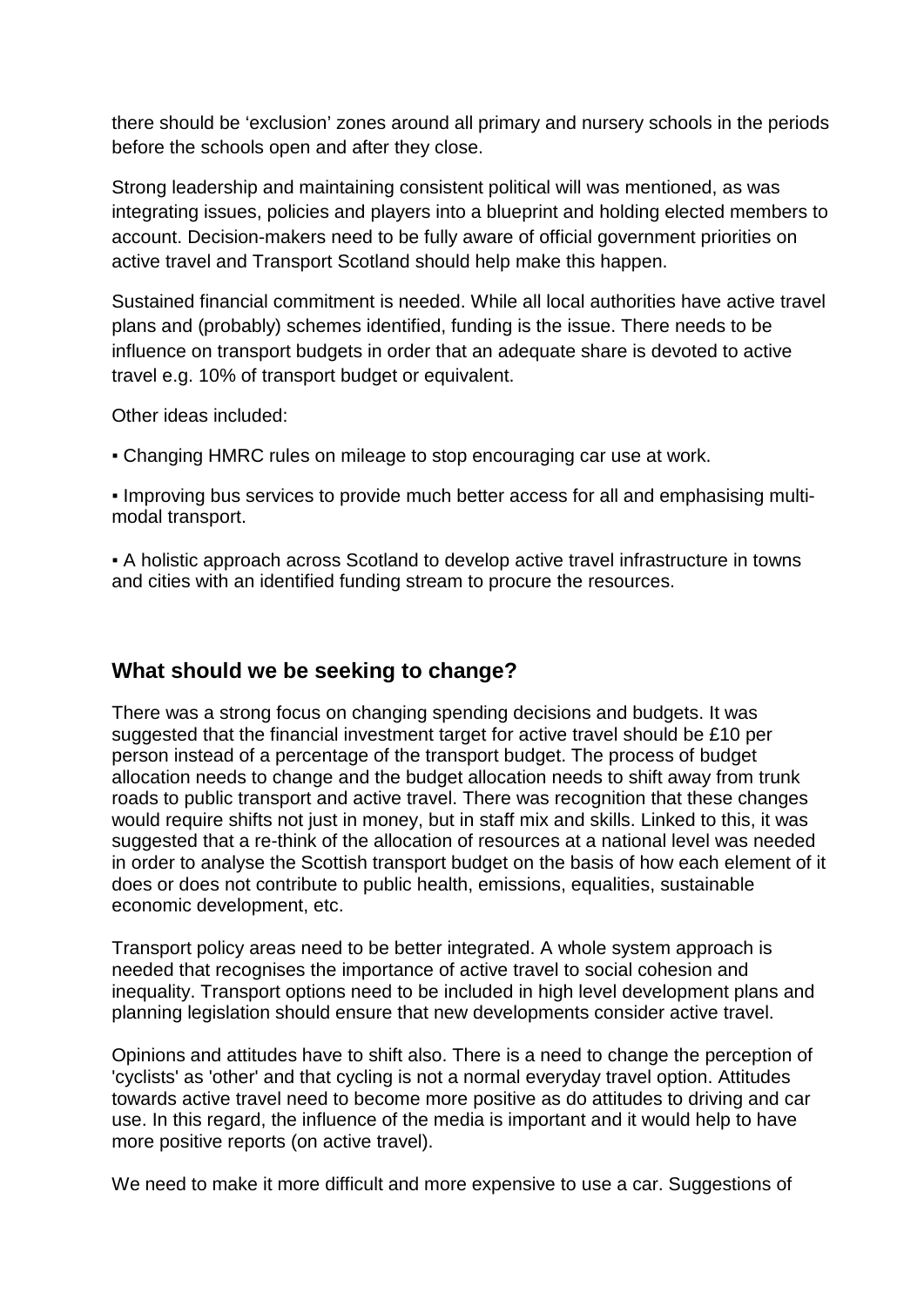how to achieve this included increasing the cost to drivers to park, improving the comfort, frequency and network of public transport options, reducing mileage payments and making travelling by public transport more appealing both in convenience and in cost. There was a specific recommendation about applying a levy on all providers of large parking areas – leisure centres, supermarkets, etc.

Other changes suggested included:

- taking brave decisions in Glasgow city centre.
- making it obviously safer for children to walk, scoot and cycle to schools.
- better cycle storage / changing places / lockers for general public to use
- corporate analysis comparing Glasgow in relation to other UK cities / European cities.
- regulating buses.

#### **What should the future focus of GCPH's sustainable travel research programme be?**

There was a great diversity of topics for further research that were put forward. A brief summary of the topics suggested follows.

Issues related to parking, including parking in uncontrolled areas of the city, parking spaces at supermarkets, leisure centres, gap sites.

Investigating subsidies that help support the use of the private car for work and alternative models.

Identifying potential emissions and financial savings accruing from the use of sustainable travel modes for business use rather than the current model of reimbursement of mileage and car costs.

Cost and price analysis of different types of journeys.

Forecasting future travel trends.

Factors relating to car ownership and why having a car is seen as being 'essential'.

Research on bus use.

Making links with Sustrans research programme to better integrate our research efforts.

Research from elsewhere on implementation of safe routes to schools.

Qualitative work to find out why people are making the travel choices they are. What will make them change behaviour?

Contribution of cycle to work schemes and see what national insurance contribution savings are made from these schemes.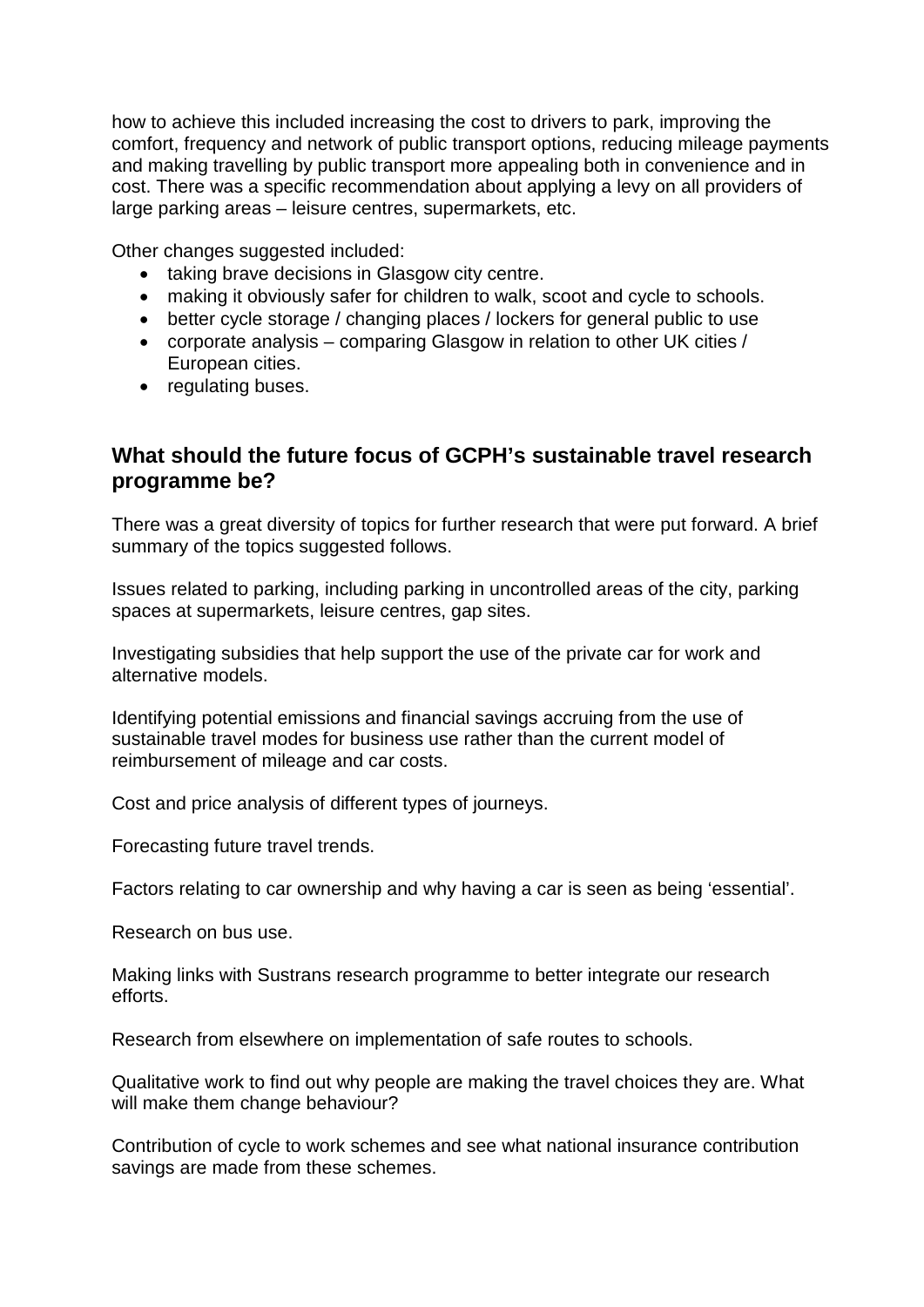Less of a focus on cycling.

#### **Concluding remarks**

In rounding up, Bruce noted that there will always be a need to bring together evidence to make the case for active and sustainable travel, and data and experience from Glasgow can help to influence change in active travel across Scotland. An inclusive transport system that supports *active and sustainable travel* and accessible public transport is a crucial part of building better places.

Bruce finished by thanking all the speakers for presenting and the delegates for their contributions, particularly in the table discussions and plenary. Noting that the event had aimed to not only showcase new active travel-related research but had also been about gathering ideas for future research areas, Bruce emphasised that the event had been really useful from that point of view.

Finally, Bruce thanked those involved from GCPH in organising the event and supporting it on the day, including Carol Frame, Joe Crossland, Sheena Fletcher, Jennie Coyle, Ricky Fleming and Rebecca Lenagh Snow.

**View a Storify of the event's Twitter [activity](https://storify.com/theGCPH/active-and-sustainable-travel-event)**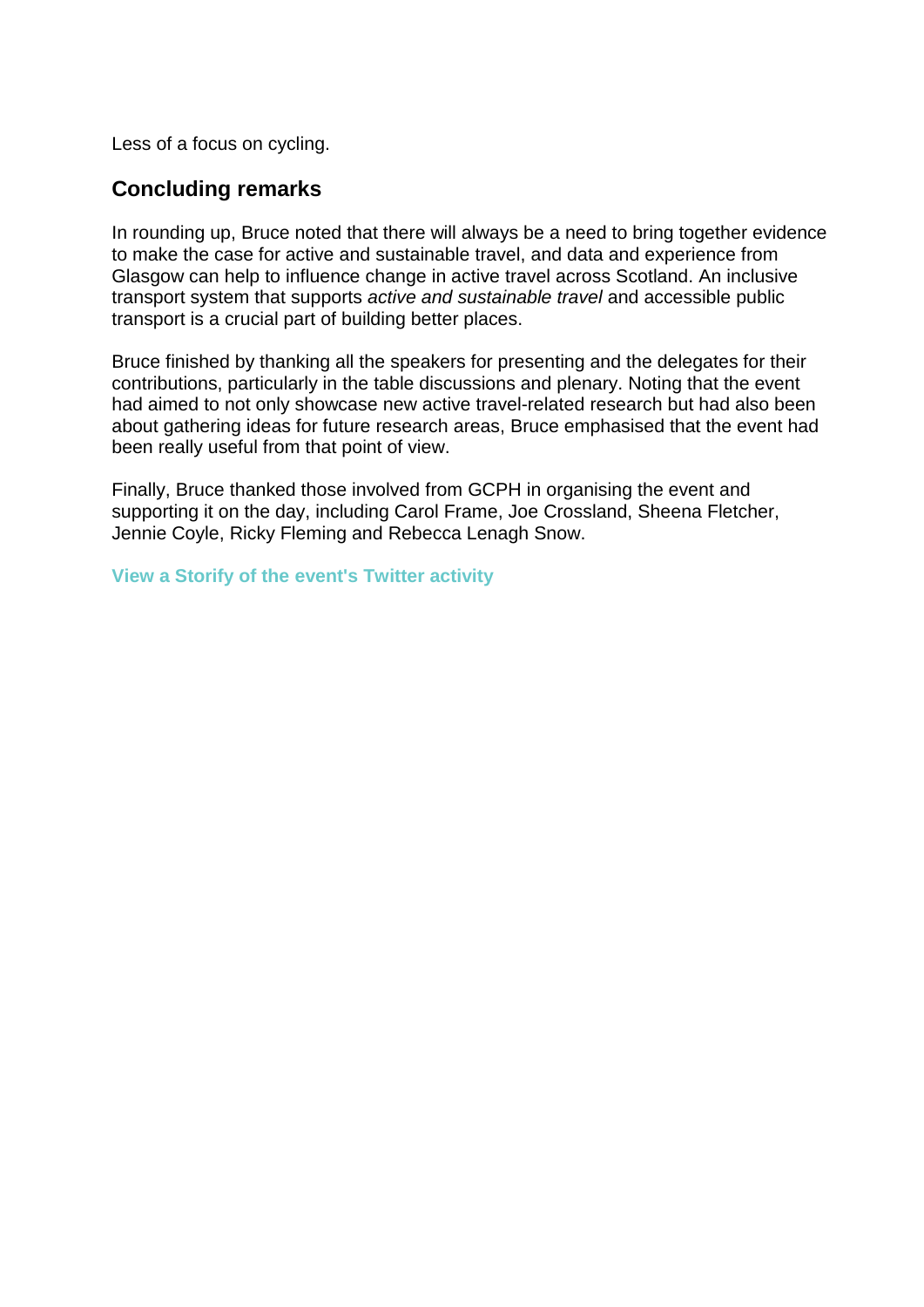# **Appendix 1. Programme.**

#### **Active and sustainable travel in the 21st century**

#### **Wednesday 22nd March 2017**

The Lighthouse, Glasgow

#### **Programme**

- 9.30 9.50 **Registration and refreshments**
- $9:50 10.00$ **Film Show: Glasgow Gets to Work 1935**
- $10.00 10.10$ **Welcome and introduction by the Chair** Bruce Whyte, Glasgow Centre for Population Health
- $10.10 10.35$ **New analyses of cycling in Glasgow**  Karen Macpherson, NHS Health Improvement Scotland
- 10:35 11.00 **Reflections on our learning: transport, active travel and inequalities** Jill Muirie, Glasgow Centre for Population Health
- 11.00 11.25 **Clean air as environmental justice** Emilia Hanna, Friends of the Earth Scotland
- 11.25 11.40 **Questions for the Panel**
- 11.40 12.00 Tea/Coffee

#### 12.00 – 12.55 **Table discussions and plenary feedback**

- From what you've heard today, what developments are you pleased to see happening?
- What are the priorities to encourage active and sustainable travel in our towns and cities?
- What should we be seeking to change?
- What should the future focus of GCPH's sustainable travel research programme be?
- $12.55 1.00$ Closing remarks from the Chair
- 1.00 Lunch

 **#GCPHactivetravel**